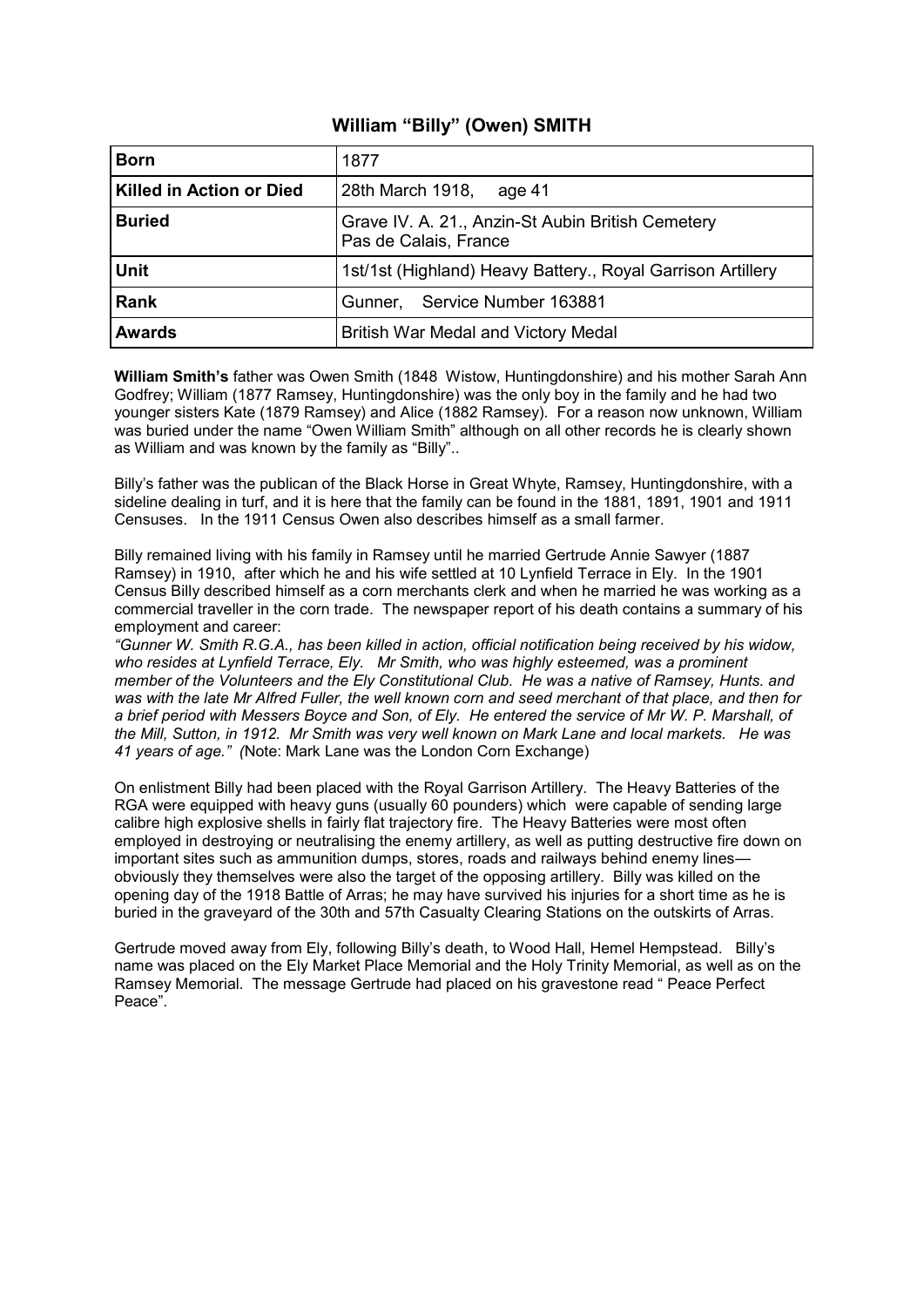### **Edward Leslie Johnson STOCKDALE**

| <b>Born</b>                     | 1893                                                           |
|---------------------------------|----------------------------------------------------------------|
| <b>Killed in Action or Died</b> | 7th July 1916,<br>age 22                                       |
| Commemorated                    | Pier and Face 3 C and 3 D, Thiepval Memorial,<br>Somme, France |
| <b>Unit</b>                     | "B" Company, 10 <sup>th</sup> Battalion Lancashire Fusiliers   |
| <b>Rank</b>                     | Lieutenant                                                     |
| <b>Awards</b>                   | 1914-15 Star, British War Medal and Victory Medal              |

**Edward Leslie Johnson Stockdale** (1893 Little Downham) was the eldest of the two sons of William Edward Stockdale (1865 Leverington, Cambridgeshire) and his wife Rose Ellen Granger (1866 Ely). His younger brother was Francis Holland G. Stockdale (1896 Little Downham).

William Stockdale farmed Tower Farm in Little Downham, where his sons were born, although later he moved the family's home into a house he called "Tower View" on Cambridge Road, Ely. William Stockdale was well known in the area as a breeder of horses and in 1910 exhibited his horse "Ludboro Royal" at the annual shire and hackney stallions parade at Ely. He was also an important local figure as he was an elected member of the Isle of Ely County Council representing Little Downham, as well as being on Ely Board of Guardians (overseeing the Union workhouse and local poor relief), on Ely Rural Council (especially for local sanitation and drainage), and on the Isle of Ely Education Committee. He was also Ely's lay representative on the Ely Diocesan Conference (now known as Diocesan Synod).

The young Stockdales were first taught at home by a governess who was Miss Cicely Shelton (1879 Worcester). Edward was then sent to a public school, namely Bedford County School in Ampthill Road, Bedford (The school closed permanently in 1916 when its buildings were requisitioned for use as a military college.) Edward did not spend his whole school career in Bedfordshire as he was later moved to the King's School in Ely.

From King's School Edward went on to King's College in the University of London, where he achieved a B.Sc. (Hons) in Chemistry in 1914. While at King's College he was also a member of the University of London Officers' Training Corps. On completing his degree he was employed as an assistant in the laboratories of London County Council in the Public Health Department. He was for a short time in the Headquarters' Laboratory at 2 Savoy Hill, and was afterwards engaged on the chemical and bacteriological examination of the water of the River Thames at the Southern Outfall Laboratory, Crossness.

At the outbreak of war, having fully qualified for a commission after two years' service with the University of London O.T.C., Edward promptly offered his services, and early in September 1914 he received a commission as Second Lieutenant and was posted to a new service battalion of the Lancashire Fusiliers. He was promoted to Lieutenant in July 1915 and went to the Front with his regiment the same month. At about the same time he wrote to his family about how he had his puttees blown off his legs by a shell.

Edward's family was also involved in war work; his father, beside his normal committee duties, was on the Tribunal for Ely Rural District and the Tribunal for Ely Urban which heard the appeals for exemption from National Service from 1916 onwards, while his mother was on the Ely Urban Food Control Committee. Edward's younger brother Francis was commissioned into the Cambridgeshire Regiment and at the time Edward went to the Front was actually part of a recruiting team touring Cambridgeshire and holding "smoking concerts" to attract volunteers.

After a year at the Front Edward was reported as missing in action and for some time his family hoped that he had been captured and was a prisoner of war. It was six weeks before his parents received the telegram confirming his death, which is now known to have occurred in the Battle of the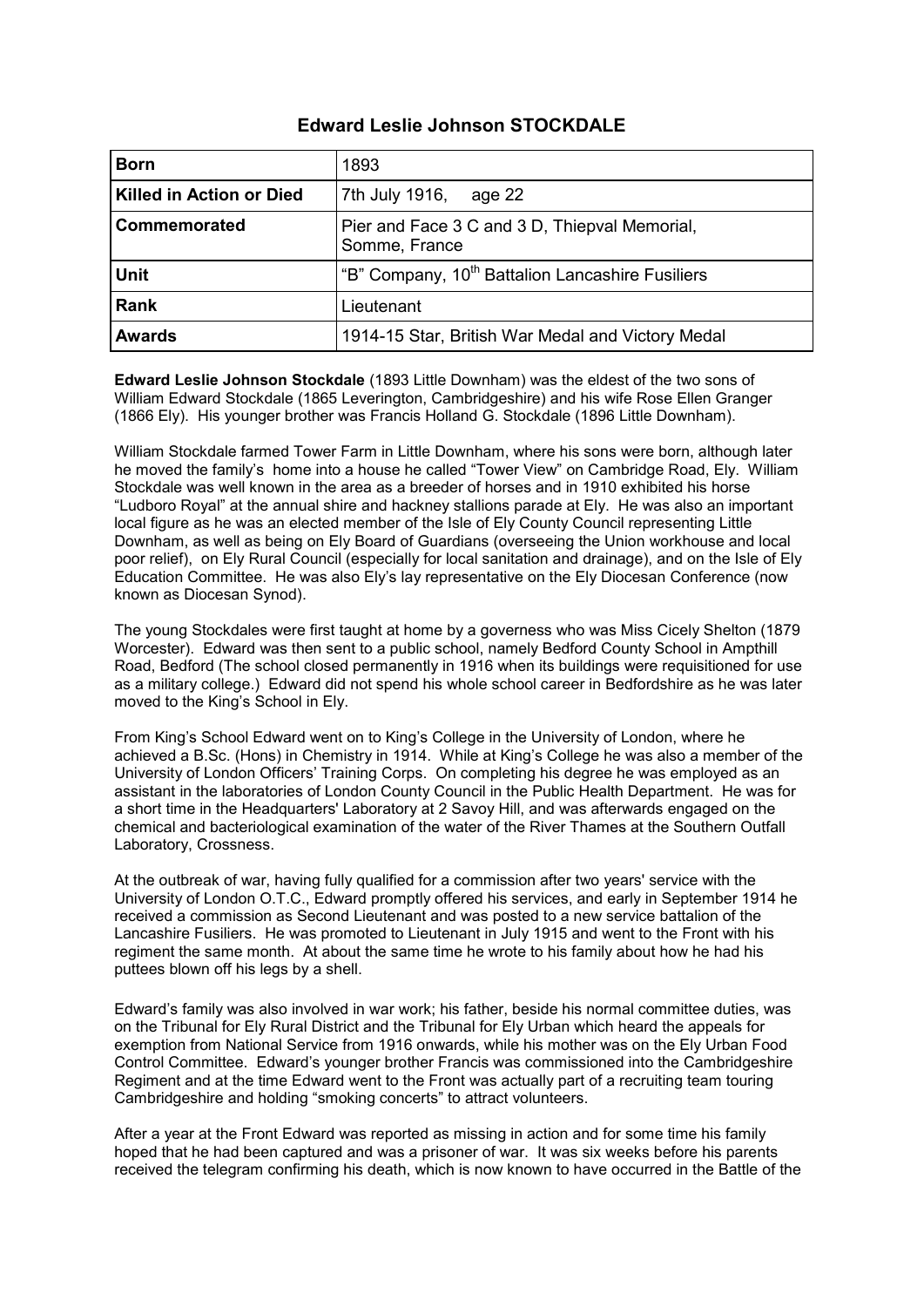Somme at the Quadrangle Support Trench, Contalmaison. A letter received from a brother officer stated: *"After leading his company in two charges on the morning of Friday, 7th July, it was necessary for him to order a withdrawal of 100 yards. He remained till the last in the position gained and alone was covering the retirement of his men with his revolver against the assaulting enemy when he was seen to fall wounded."* Another correspondent wrote: "*I gather from the men he was last seen most gallantly holding back a mass of the enemy to allow his men to gain apposition of safety. A bullet then hit him and he fell, and was last seen crawling into a crump hole. ( i.e. a bomb crater),"*

The London County Council Staff Gazette marked his passing with the words: *'He has sacrificed a life full of promise, and his supreme act of devotion will be cherished as a lasting memory."*

Edward's body was not recovered and so he is commemorated on the Thiepval Memorial to the Missing of the Somme. In Ely he is commemorated on the Market Place Memorial, the memorial in St Mary's Church and in the King's School, as well as on the nearby Little Downham Memorial. In addition he appears on the Bedford County School Memorial (now in Elstow Church), the Memorial in King's College Chapel in London, and on the University of London's Officers Training Corps Roll of War Service. He is also included in the memorial book known as the "London County Council Record of Service in the Great War 1914–18".



Edward left £441 1s 8d in his will; probate was granted to his mother Rose.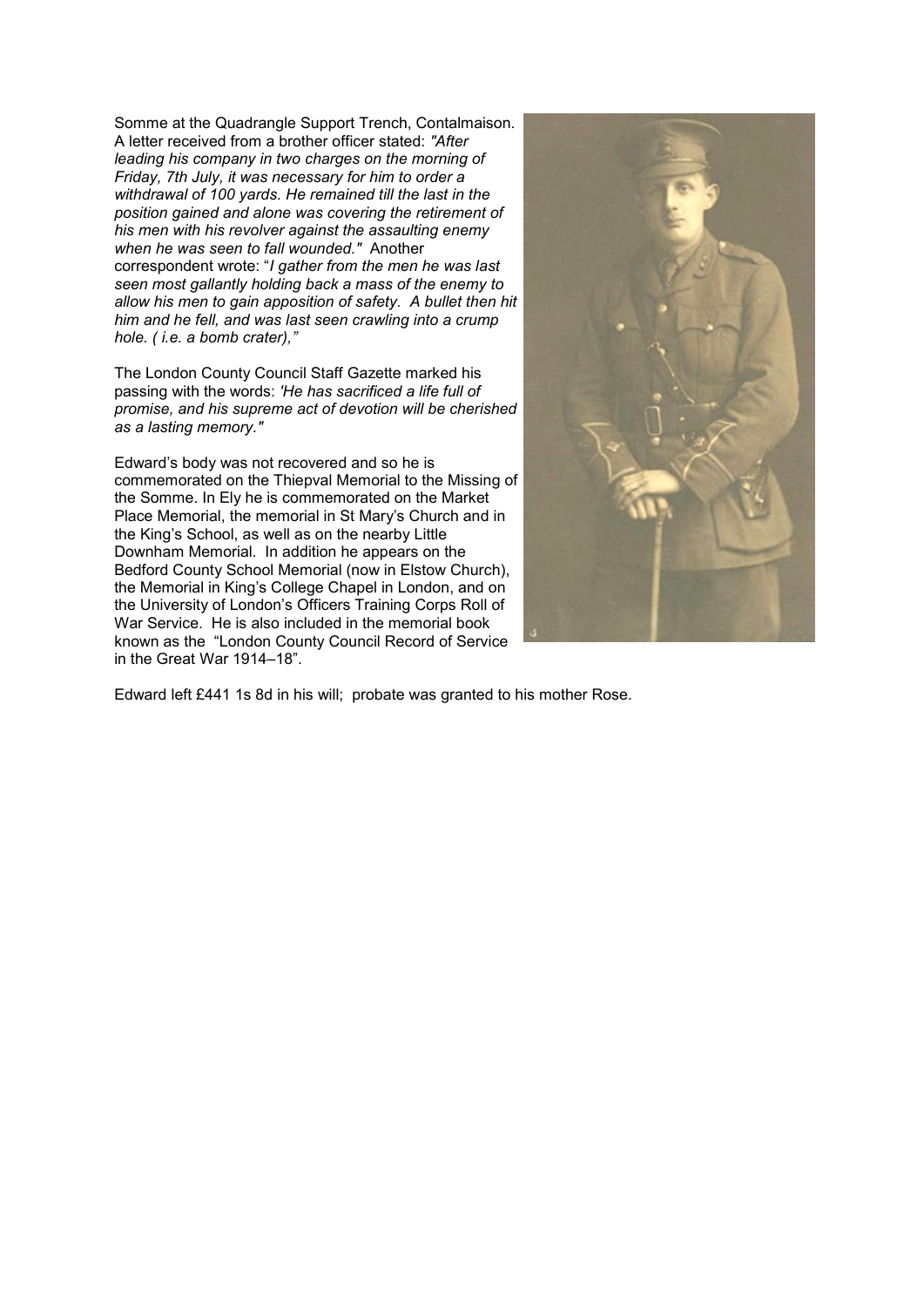# **Frank LeFevre STRAPPS**

| <b>Born</b>                     | 8th November 1888                                                                         |
|---------------------------------|-------------------------------------------------------------------------------------------|
| <b>Killed in Action or Died</b> | 28th March 1917,<br>age 28                                                                |
| <b>Buried</b>                   | Grave XI. C. 16A., Lijssenthoek Military Cemetery,<br>Poperinge, West-Vlaanderen, Belgium |
| <b>Unit</b>                     | 1 <sup>st</sup> Battalion Cambridgeshire Regiment                                         |
| Rank                            | Private, Service Number 326498                                                            |
| <b>Awards</b>                   | British War Medal and Victory Medal                                                       |

John Strapps (1856) was originally from Bicker in Lincolnshire and his wife Maria Jane LeFevre (1866) from Canterbury in Kent, but they met and married in Yarmouth, Norfolk, and then settled in Ely, where John had been working as a telegraph clerk before their marriage. In Ely five children were born, of whom **Frank Lefevre Strapps** (1888) was the eldest. The rest of the family were Edgar Frederick (1891), Harold Marshall (1897-1903), Kartherine Dorothea (1898) and Phyllis Marjorie (1905).

Frank was born in the family home in Chapel Street, Ely, in 1888; in the following 1891 Census his father describes himself as working for the "Civil Service Postal Telegraph". On 3rd July 1893 Frank began his education at Ely's Market Street Infants School.

On 29th September 1897 the Strapps returned to St Nicholas Church, Great Yarmouth, where they had originally married, to celebrate Frank's baptism; unusually, they had waited until Frank was eight years old, rather than baptising him as an infant.

By 1901 the family were in Clare Terrace off Nutholt Lane and in the 1911 Census they were in Cambridge Road. Despite the fact that he was then only fifty-four, John Strapps described himself as "retired" in the latter census.

Frank entered Needhams School in Ely in 1895 and 1905-1907 was a pupil teacher. After taking the required examinations he went to teach at St Peter's School in Wisbech as an uncertified assistant teacher. In 1911 Frank he was lodging in the boarding house run by Miss Elizabeth Grimmer at 15 Lower Hill Street, Wisbech. His brother Edgar had followed his father into the service of the Post Office and was working in Sudbury in Suffolk.

On 7th September 1914 Frank returned to Ely to teach at Needhams School once more. It was recorded that as a teacher he "always took a great interest in his scholars". During this time he became a prominent member of the local Liberal Club and won the club's billiards handicap cup.

Frank volunteered for the Cambridgeshire Regiment (3rd Battalion), originally with the service number 3871. His enlistment appears in the local news column of the Ely Standard of 4th June



1915. Although a number of former Needhams pupils were already in the Forces, Frank appears to be the first of the teaching staff to have volunteered.

Frank fought with the 1st Battalion of the Cambridgeshire Regiment and was seriously wounded on the Ypres Salient. He was working the field telephone in a signals office which had been set up in a ruined building which was shelled—several men were in and around the building when the shell came through the roof, but Frank was the only one seriously hurt with shrapnel in the left shoulder (which also broke his collar bone) and right knee. He remained conscious. He was carried back behind the lines to the casualty clearing station at Poperinge where he died of his wounds the following day.

One of his fellow soldiers wrote to Frank's parents "he was very popular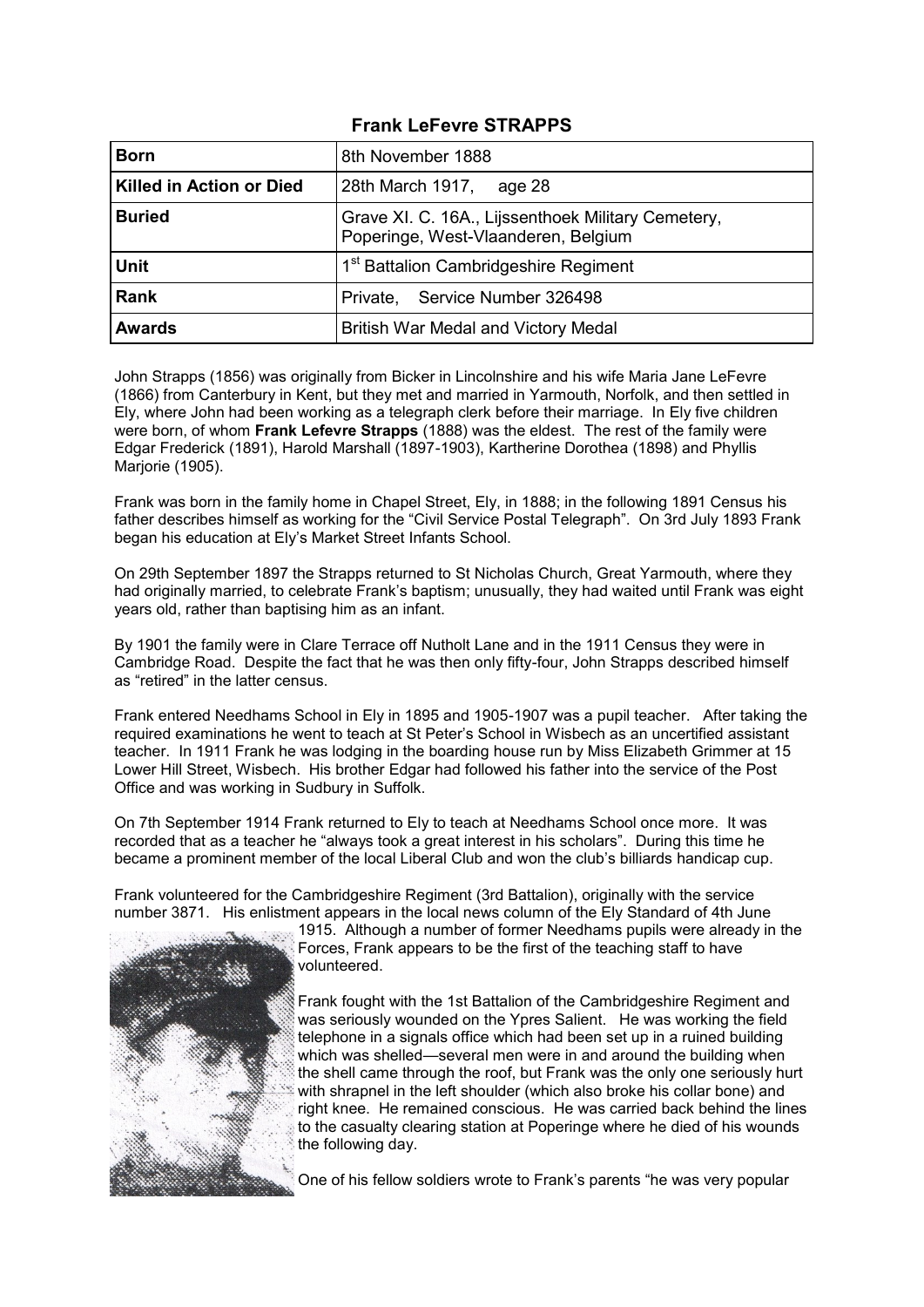with us all". The letter also contained the information that in the army Frank was called "Felix" by his fellow soldiers.

Frank's effects were sent to his father John and amounted to £2 1s 6d with a further £8 10s in 1919.

Frank's tombstone bears the simple message chosen by his mother, "Not Forgotten". He is commemorated on the Ely Market Place Memorial and in St Mary's Church.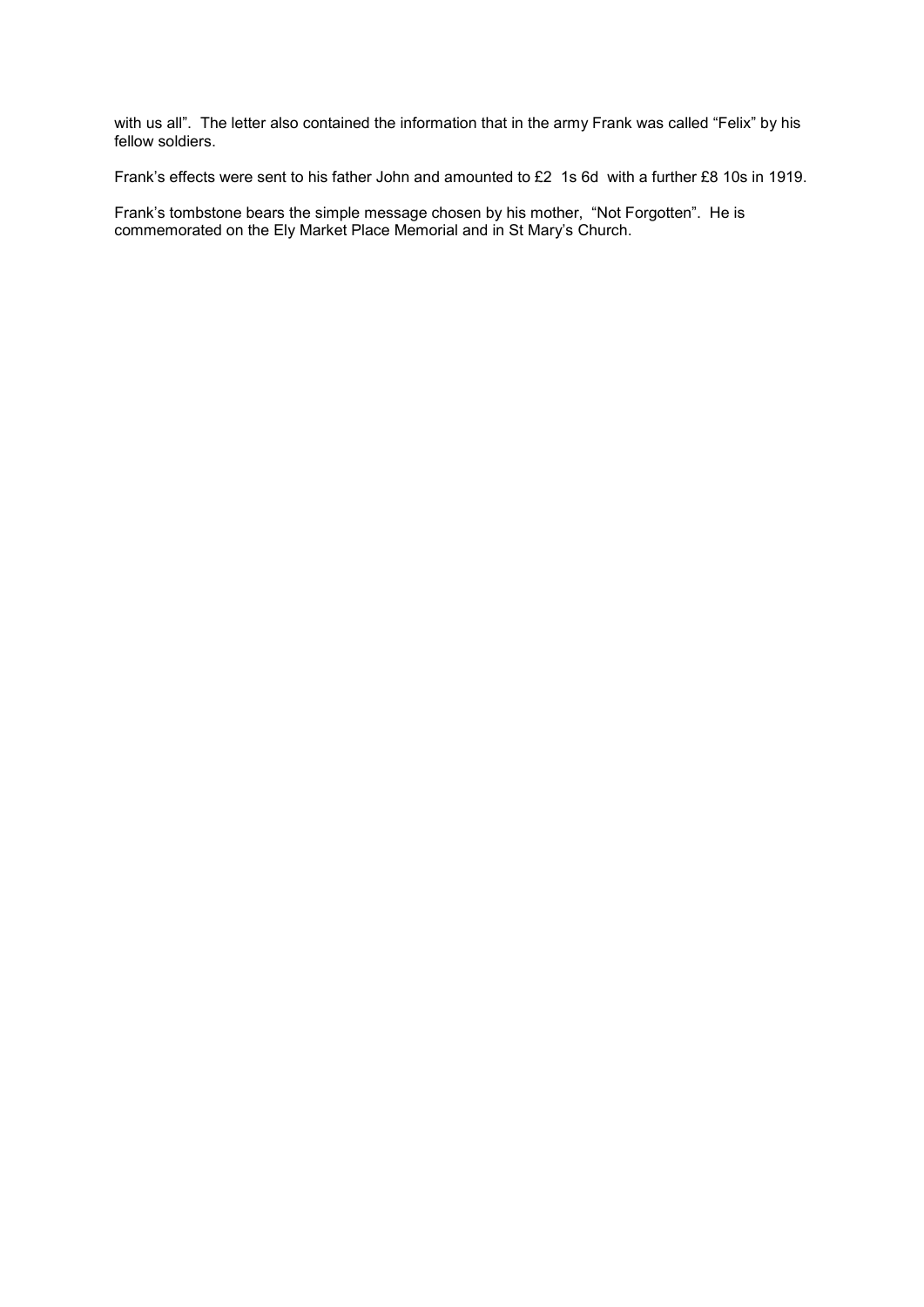## **Sidney STRAWSON**

| <b>Born</b>                     | 1895                                                                            |
|---------------------------------|---------------------------------------------------------------------------------|
| <b>Killed in Action or Died</b> | 31st July 1917, age 22                                                          |
| <b>Buried</b>                   | Grave XIII. F. 20., New Irish Farm Cemetery,<br>leper, West-Vlaanderen, Belgium |
| <b>Unit</b>                     | "D" Company, 1 <sup>st</sup> Battalion Cambridgeshire Regiment                  |
| Rank                            | Private, Service Number 326369                                                  |
| <b>Awards</b>                   | 1914-15 Star, British War Medal and Victory Medal                               |

The Strawsons were an Ely family consisting of father William (1854) and mother Rachel (nee Cross 1856) with children Herbert (1876), Beatrice (1881), Clara (1884), George (1885), Abel (1888), **Sidney** (1895) and Harry (1899).

William was at various times a farm worker or a general labourer, and the family can be found living in Fieldside, Ely, in the Censuses of 1891, 1901 and 1911. Once William was too old to work he and Rachel were fortunate enough to be given a place in the Thomas Parson Almshouses in St Mary's Street.

Most of the Strawson young people gradually left Ely, but Sidney himself became a local farm worker at Orwell Pits. In the 1911 Census Sidney was living with his parents in Fieldside, as was Harry, who was still at school. Herbert was in Kensington, London, working as a carman and raising a family. George was a gardener at Woodhouse Hall, Holbeck, Nottinghamshire. Abel had enlisted in the Suffolk Regiment and in 1911 was serving in Egypt. Clara was in service in Cambridge, while Beatrice had married farm worker George Seeley and was living in Bury St Edmunds.

Sidney enlisted at Cambridge in April 1915, alongside his name in the local newspaper's Roll of Honour are several other Ely men, including Harry Knowles who also did not survive the conflict. Sidney's original service number was 3653. Sidney and his fellow volunteers reached France on



28th September 1915.

The Cambridge Daily News 31st August 1917 summarises Sidney's war: *"Pte. S. Strawson, Cambs. Regt,. son of Mrs Strawson, Fieldside, Ely,*  was killed in action on July 31st, official notification to this effect reaching *Ely last week. He joined in May, 1915, and had only been out at the front a few months when he was invalided home with trench fever and concussion of the brain. He was in hospital at Cardiff, and subsequently went to Tring. Later he returned to Ely, working for Mr Chambers of Orwell Pits, for a few weeks during harvest. He returned to France in September. Mrs Strawson has two other sons in the Army—Pte. Abel Strawson, now doing duty in Ireland, who was in the battle and retreat from Mons, and another son in the Flying corps."*

Sidney's death occurred as the Cambridgeshires attacked the German front line at Mouse Trap Farm at Hill 19. Visibility was hampered by fog

and the battalion advanced in a hail of shrapnel and bullets with very little support from their own artillery. When they withdrew at the end of the day the battalion had lost, killed or wounded, 16 of its 19 officers and 286 of 451 men—including Sidney. Alfred Wayman of Ely died in the same action.

Sidney's younger brother Harry was working for Mr Chambers of Orwell Pits, as Sidney had been before he enlisted. Just before Sidney was killed Mr Chambers attempted to have Harry exempted from war service, but was only given a deferral. Harry would have had to attest just a couple of days after he heard of Sidney's death.

The brother mentioned in the newspaper article as being in the Royal Flying Corps was Herbert who was invalided out in May 1916.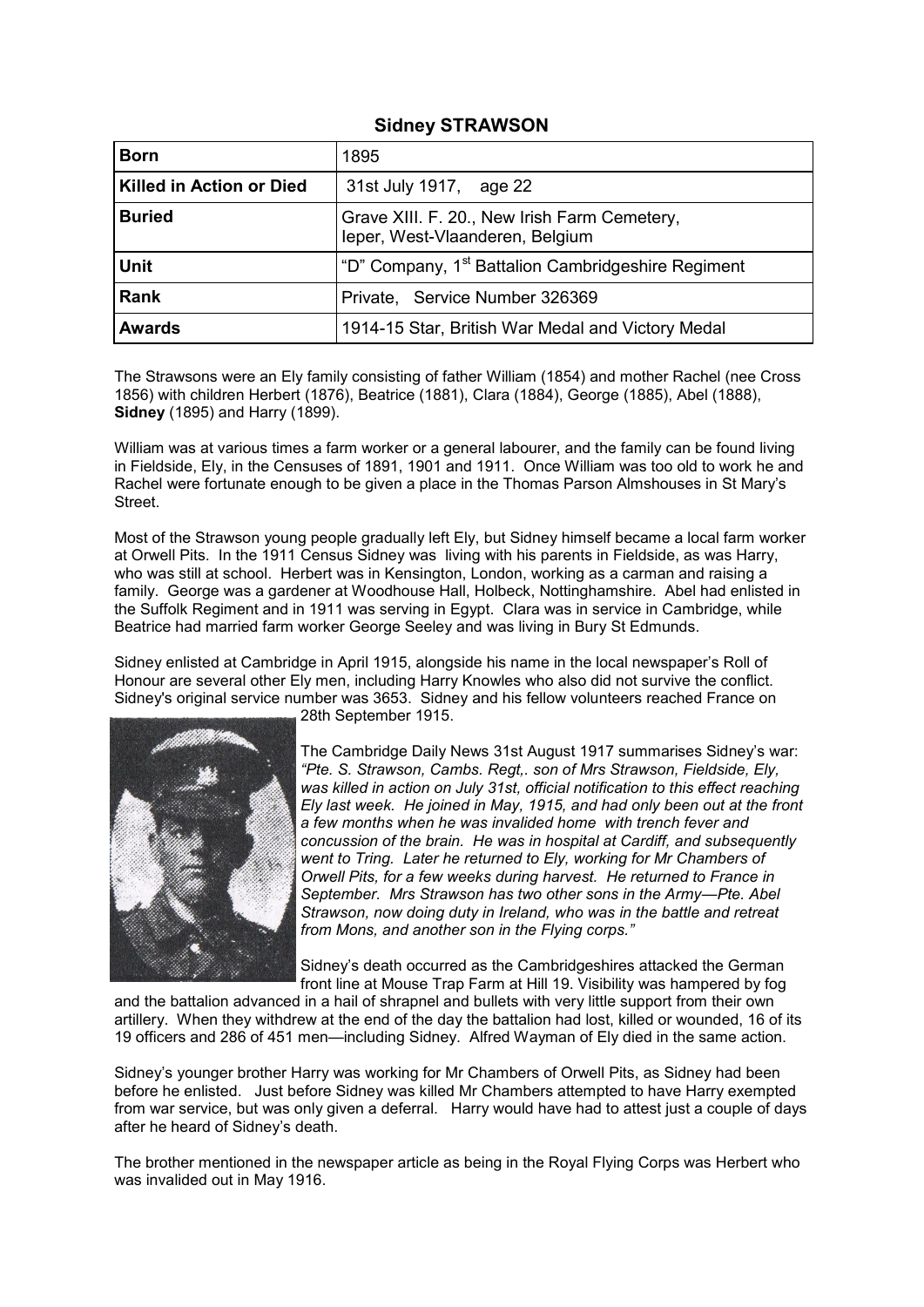Sidney's effects were sent to his mother Rachel and consisted of £4 1s 2d with a further £10 in 1919. He is commemorated on the Ely Market Place Memorial and the Memorial in St Mary's Church.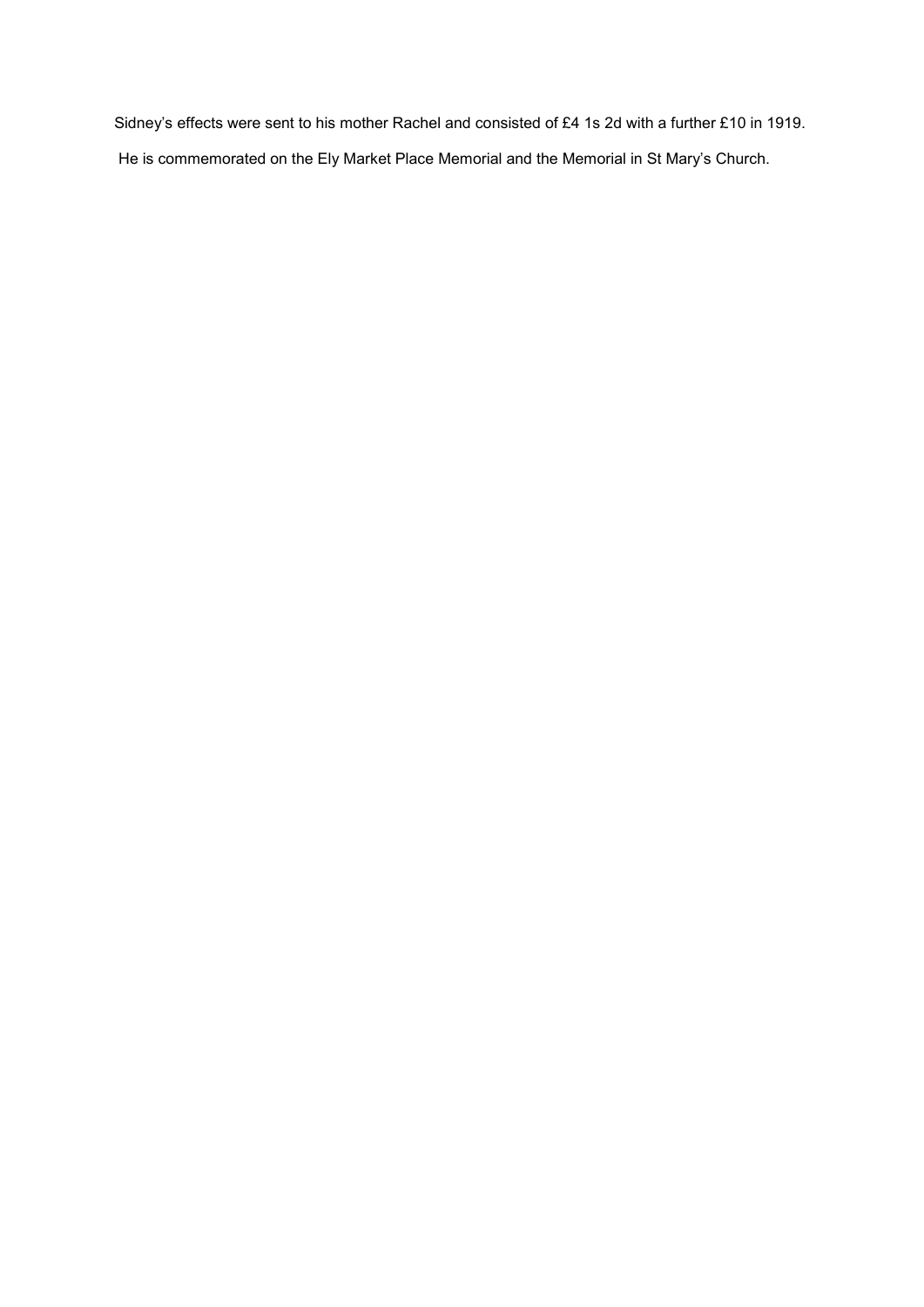#### **George SUTTON**

| <b>Born</b>                     | 1884                                                                                               |
|---------------------------------|----------------------------------------------------------------------------------------------------|
| <b>Killed in Action or Died</b> | 3rd December 1916, age 32                                                                          |
| <b>Buried</b>                   | Grave VII. D. 18., Duhallow Advanced Dressing Station<br>Cemetery, Ieper, West-Vlaanderen, Belgium |
| <b>Unit</b>                     | 1 <sup>st</sup> Battalion Cambridgeshire Regiment                                                  |
| Rank                            | Private, Service Number 2633                                                                       |
| <b>Awards</b>                   | 1914-15 Star, British War Medal and Victory Medal                                                  |

The Sutton family lived at Queen Adelaide. The father of the family, Alfred Sutton (1844) was a signalman for Great Eastern Railways and they lived at Thistle Corner near Adelaide Bridge in 1891, so it is possible that Alfred actually worked in the Adelaide signal box. The mother of the family was Elizabeth Ann Cross (1846 Clayway) and the children were Sarah Ann (1868), Margaret (1872), Alice (1876), Alfred (1878), Hannah (1881), **George** (1885) and Florence (1887).

By the 1901 Census Alfred and Elizabeth had moved to Mill Road, Ely, and Alfred was working as a carpenter; only the two youngest children, George himself and "Florrie", were with their parents. Although George was then sixteen and had left school, he does not appear to have been in work at this point. The following year (1902) George's mother Elizabeth died, and father Alfred died in October 1909 in the family's then home in Silver Street.

George continued to live in the family home at 7 the Range, Silver Street, Ely with his sister Hannah and her husband James Brown (1885 Ely) who was a



George worked as a carter in a flour mill, although he later found what was probably a rather cleaner job working for the Lamb Hotel as the conductor on their bus.

George was one of the very first men to volunteer (perhaps even the first) at a meeting in Ely Public Room. He fought with the 1st Battalion of the Cambridgeshire Regiment. In October 1915 it was George who wrote back to Ely with news of the death of his comrade Leonard Benton, who also appears on the Ely Memorial. George would have been part of the Battle of St Eloi and the various engagements along the Ancre, however, when the end came, in the Elverdinghe area near Ypres, it was not in battle, as the newspaper report which follows shows.

#### Cambridge Independent Press 15th December 1916:

*"Pte. G. Sutton, Cambs. Regiment, is reported to gave been killed in action. According to a letter from one of his comrades, Pte. T. Oakman, Parade Lane, he and three others were killed by a shell whilst on duty in the officers' cook house. Pte. Sutton enlisted soon after the outbreak of war, and had been out in France for about two years. He was formerly conductor of the Lamb bus, residing*  with his sister, Mrs Brown, in the Range, Silver Street, Ely." George also had a "young lady" (fiancée?) waiting for him in Cambridge.

George's effects were divided amongst his sisters Hannah, Alice (Mrs Benton), Florence (Mrs Newman) and his brother Alfred, who each received 17s 1d. Alfred later received £9 10s in 1919.

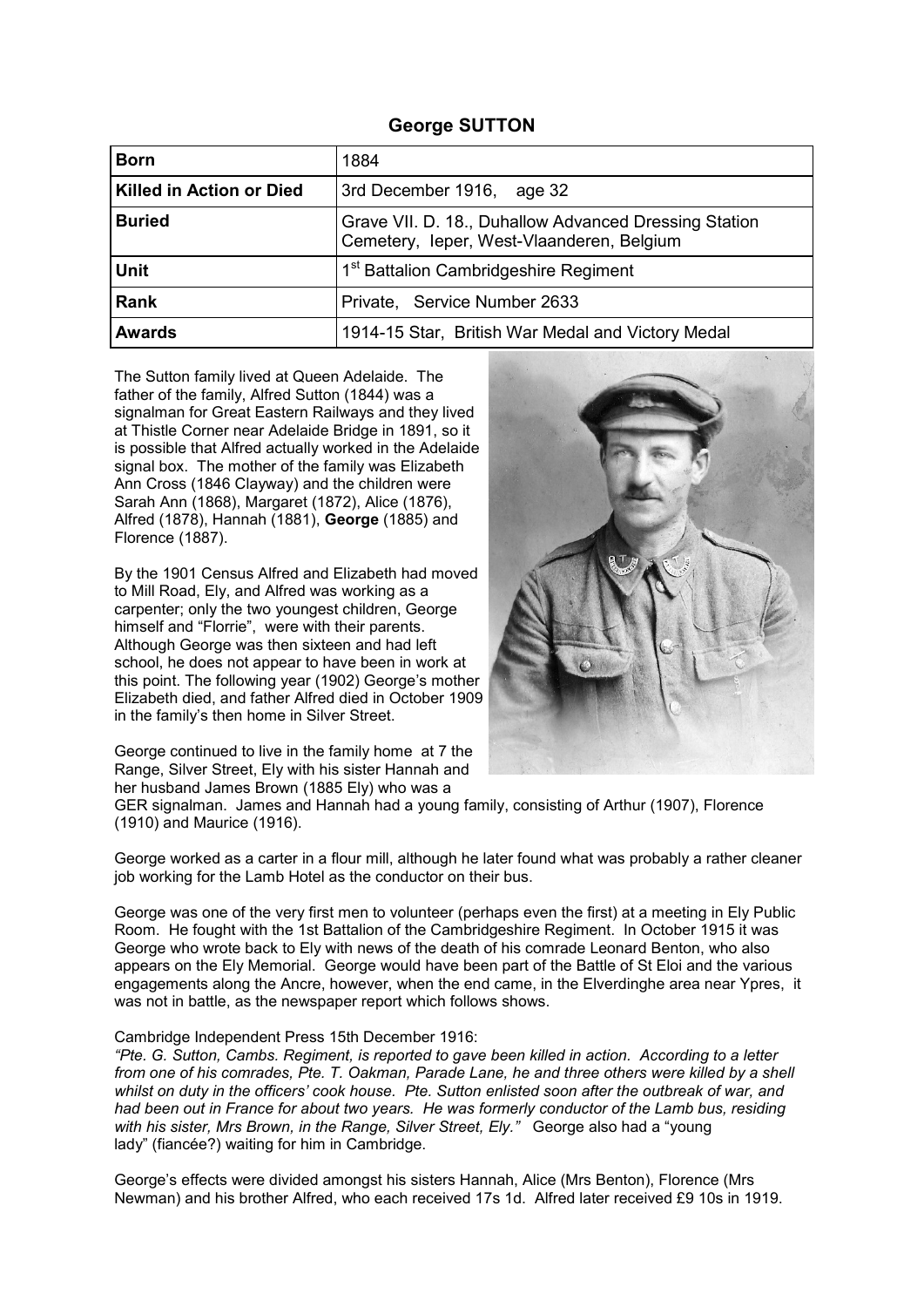George is remembered on the Ely Market Place Memorial and the Holy Trinity Memorial. He was also listed on the Roll of Honour in St Etheldreda's Church in Queen Adelaide—this church is now a private dwelling.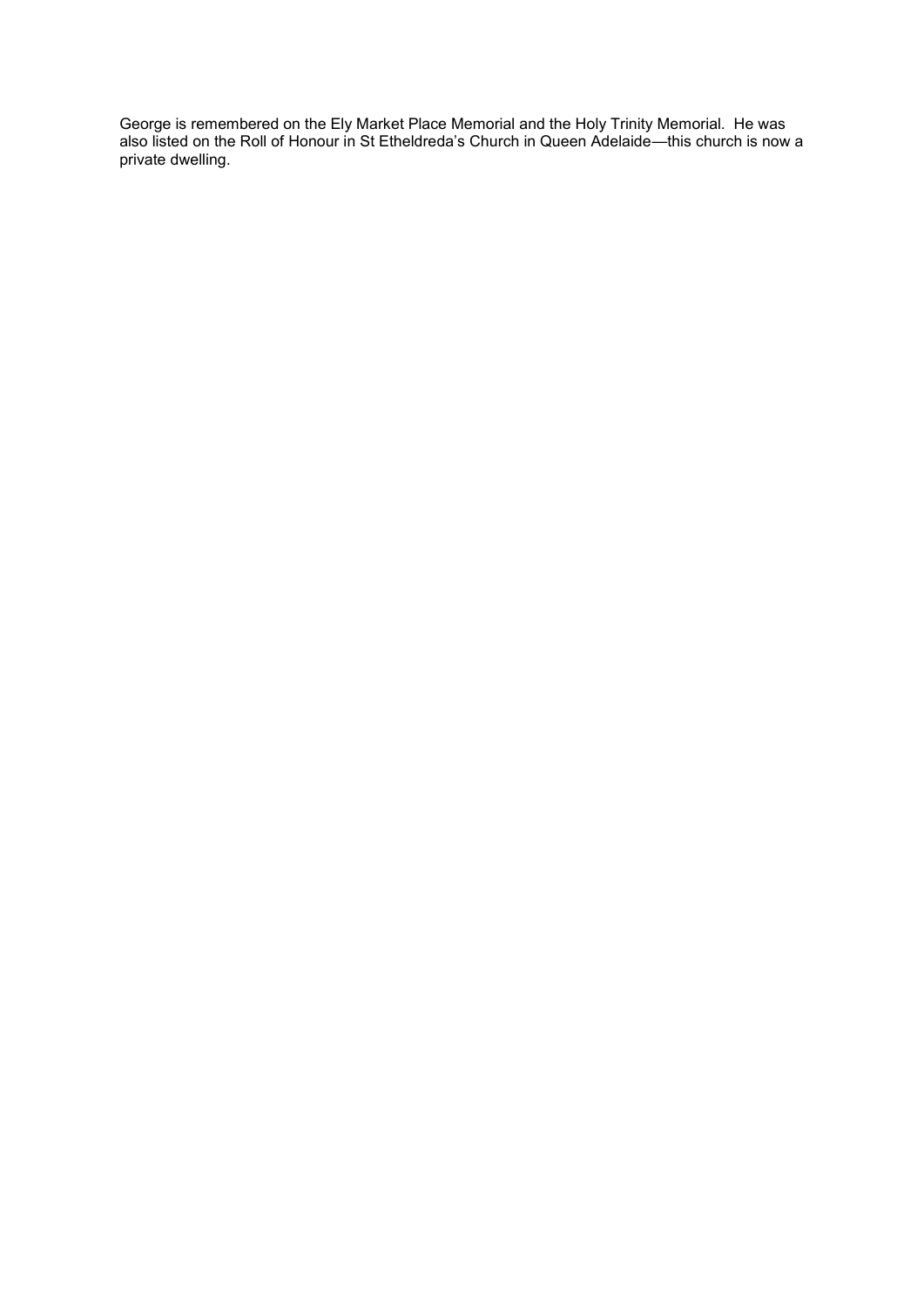# **Edward Henry SYKES and Fred SYKES**

| Edward<br><b>Born</b>    | 1891                                                                        |
|--------------------------|-----------------------------------------------------------------------------|
| Killed in Action or Died | 16th April 1917, age 28                                                     |
| <b>Buried</b>            | Grave I. A. 17., Heninel-Croisilles Road Cemetery,<br>Pas de Calais, France |
| <b>Unit</b>              | 20 <sup>th</sup> Battalion Royal Fusiliers                                  |
| <b>Rank</b>              | Private, Service Number G/35375                                             |
| <b>Awards</b>            | <b>British War Medal and Victory Medal</b>                                  |

*The Sykes brothers both died at Arras, just two months apart*

| Fred<br><b>Born</b>      | 1889                                            |
|--------------------------|-------------------------------------------------|
| Killed in Action or Died | 18th June 1917, age 28                          |
| Commemorated             | Bay 4, Arras Memorial,<br>Pas de Calais, France |
| <b>Unit</b>              | 2 <sup>nd</sup> Battalion Suffolk Regiment      |
| Rank                     | Lance Corporal, Service Number 9236             |
| <b>Awards</b>            | British War Medal and Victory Medal             |

Edward Henry Sykes (1866 Ely) and his wife Catherine Nora Hill (1865 Ely) had four sons and lost two of them in the War. The children of the family were all born in Ely, namely **Fred** (1889), **Edward Henry** (1891), Alfred Richard (1894), Annie Ethel (1896) and Nathan Seymour (1900). Edward senior had a poultry business. In 1901 the family lived in Gaol Lane in Ely and by 1911 were at 2 Barton Road.

At the time of the 1911 Census Edward was still living with his family in Barton Road and working as a grocer's assistant for Mr Ernest Dingle of Market Street. Ernest's brother Alfred was then working as a grocer's warehouseman and this may have been in the same establishment. Fred was working with his father in the poultry business, but he had married Rose Long (1890 Ely) and the couple had their own home at 10 Parade Lane. Fred and Rose's only child, Evelyn, was born in late 1911.

In 1915 Edward volunteered to serve with the Royal Fusiliers and then a few weeks later married his sweetheart, Sophia Seymour (1890 Terrington St Clement, Norfolk), before he went away to the War. He had only been at the Front for a few weeks when he was hit in the right side by a sniper in November 1916. He served with the 1st Battalion and then the 20th Battalion and would have been part of the First Battle of the Scarpe, and the Second Battle of the Scarpe, before being killed in action on the Hindenburg Line.

#### Cambridge Daily News 14th May 1917:

*"Mrs Sykes, Lynn Road, Ely, has received news that her husband, Pte. E.H. Sykes, of the Royal Fusiliers, is reported to be missing. …..Pte. Sykes, who was employed at Mr E. Dingle's establishment for several years, was highly esteemed. He joined the Army in April 1915, and had been in France for about ten months. News was also received on Monday from the War Office that a brother of Mrs Sykes—Pte. R.L.Seymour, of the Norfolks, serving in Egypt—was wounded in action on April 19th."*

Like many of the families whose menfolk were reported as missing, for a period Sophia hoped that Edward had been captured and imprisoned by the Germans, but it was a false hope.